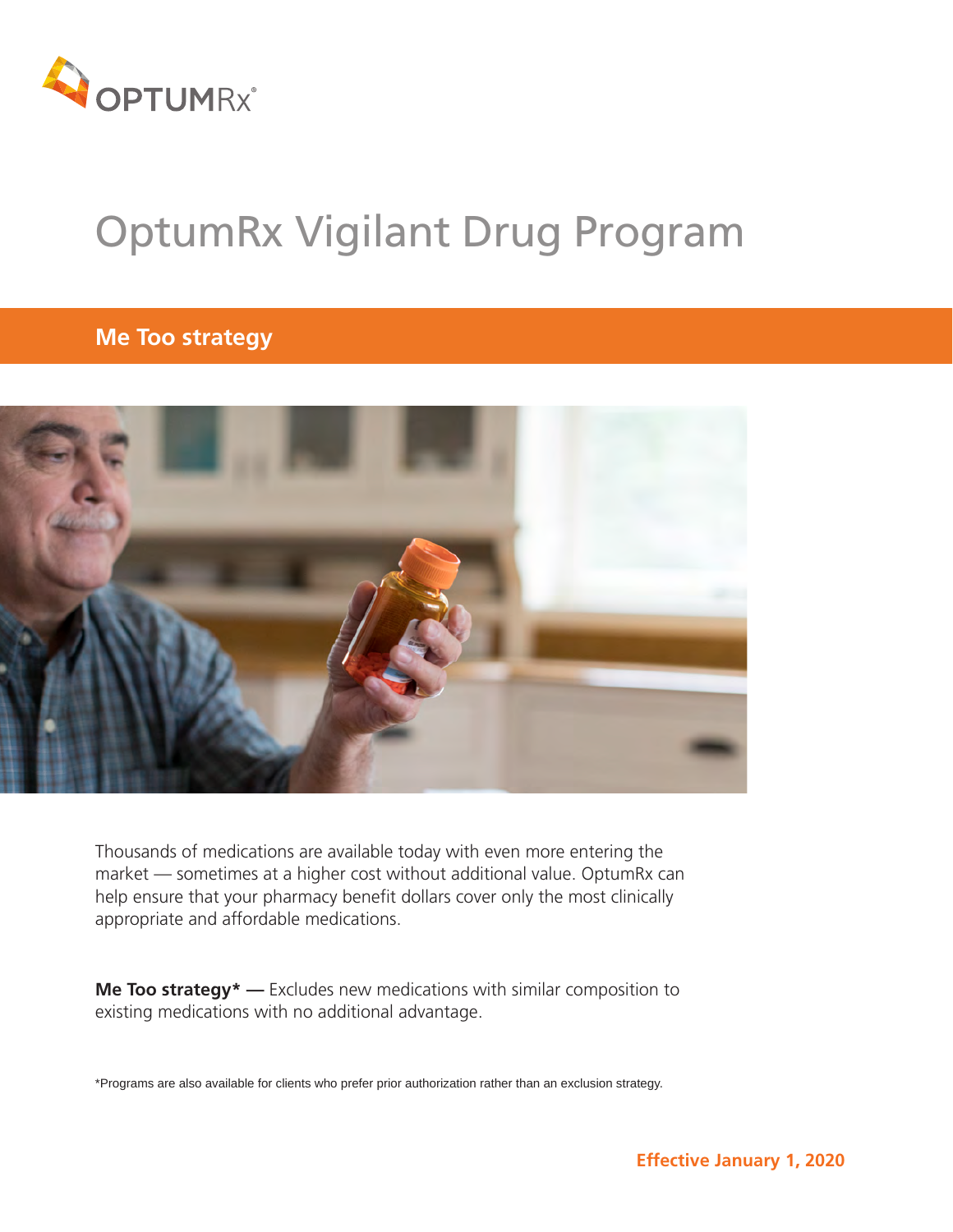| <b>Drug Name</b>                      | <b>Drug Name</b>                                              |
|---------------------------------------|---------------------------------------------------------------|
| <b>ABILIFY MYCITE</b>                 | <b>ECOZA</b>                                                  |
| <b>ABSORICA</b>                       | <b>EDLUAR</b>                                                 |
| <b>ACIPHEX SPRINKLE</b>               | <b>ENSTILAR</b>                                               |
| <b>ACUVAIL</b>                        | <b>EPANED ORAL SOLUTION</b>                                   |
| <b>ADAPALENE EXTERNAL PAD</b>         | <b>ERTACZO</b>                                                |
| <b>ALLZITAL</b>                       | <b>EXELDERM</b>                                               |
| <b>ALOCRIL</b>                        | <b>FABIOR</b>                                                 |
| <b>ALREX</b>                          | <b>GIALAX</b>                                                 |
| <b>ALTOPREV</b>                       | <b>GILPHEX TR</b>                                             |
| ANALPRAM-HC RECTAL LOTION 2.5-1 %     | <b>GILTUSS TR ORAL TABLET</b>                                 |
| ANTARA ORAL CAPSULE 30 MG, 90 MG      | <b>GLYCATE</b>                                                |
| <b>APEXICON E</b>                     | <b>GLYCOPYRROLATE ORAL TABLET 1.5 MG</b>                      |
| <b>APTENSIO XR</b>                    | <b>GOCOVRI</b>                                                |
| <b>APTIOM</b>                         | HALOBETASOL PROPIONATE EXTERNAL                               |
| ASPIRIN-OMEPRAZOLE                    | <b>FOAM</b>                                                   |
| AUVI-Q INJECTION SOLUTION AUTO-       | <b>HALOG</b>                                                  |
| INJECTOR 0.15 MG/0.15ML, 0.3 MG/0.3ML | <b>HIDEX 6-DAY</b>                                            |
| <b>AVEED</b>                          | <b>IMPOYZ</b>                                                 |
| <b>AZESCO</b>                         | <b>INDERAL XL</b>                                             |
| <b>BRYHALI</b>                        | <b>INNOPRAN XL</b>                                            |
| <b>BUTALBITAL-ACETAMINOPHEN ORAL</b>  | <b>ISORDIL TITRADOSE ORAL TABLET 40 MG</b>                    |
| <b>CAPSULE</b>                        | <b>JORNAY PM</b>                                              |
| <b>CAPEX</b>                          | KADIAN ORAL CAPSULE EXTENDED                                  |
| <b>CLARINEX-D 12 HOUR</b>             | RELEASE 24 HOUR 200 MG                                        |
| <b>CONZIP</b>                         | <b>KARBINAL ER ORAL SUSPENSION</b><br><b>EXTENDED RELEASE</b> |
| CORDRAN EXTERNAL CREAM 0.025 %        | <b>KATERZIA</b>                                               |
| CYCLO/GABA 10/300                     | <b>KRISTALOSE</b>                                             |
| <b>DECADRON ORAL TABLET</b>           | <b>LEXETTE</b>                                                |
| <b>DENAVIR</b><br><b>DESONATE</b>     | LIDOCAINE-TETRACAINE                                          |
| <b>DORYX MPC</b>                      | <b>LORZONE</b>                                                |
| <b>DUEXIS</b>                         | LOTEMAX OPHTHALMIC GEL                                        |
|                                       | LOTEMAX OPHTHALMIC OINTMENT                                   |
| <b>DUOBRII</b>                        | <b>LULICONAZOLE</b>                                           |
| <b>DUREZOL</b>                        | LUZU                                                          |
| <b>DURLAZA</b>                        | <b>MENTAX</b>                                                 |
| <b>DUTOPROL</b>                       | <b>METOPROLOL-HCTZ ER</b>                                     |
| <b>DVORAH</b>                         | MICONAZOLE-ZINC OXIDE-PETROLAT                                |
| DXEVO 11-DAY<br><b>DYANAVEL XR</b>    | MICORT-HC                                                     |
|                                       | <b>MOTOFEN</b>                                                |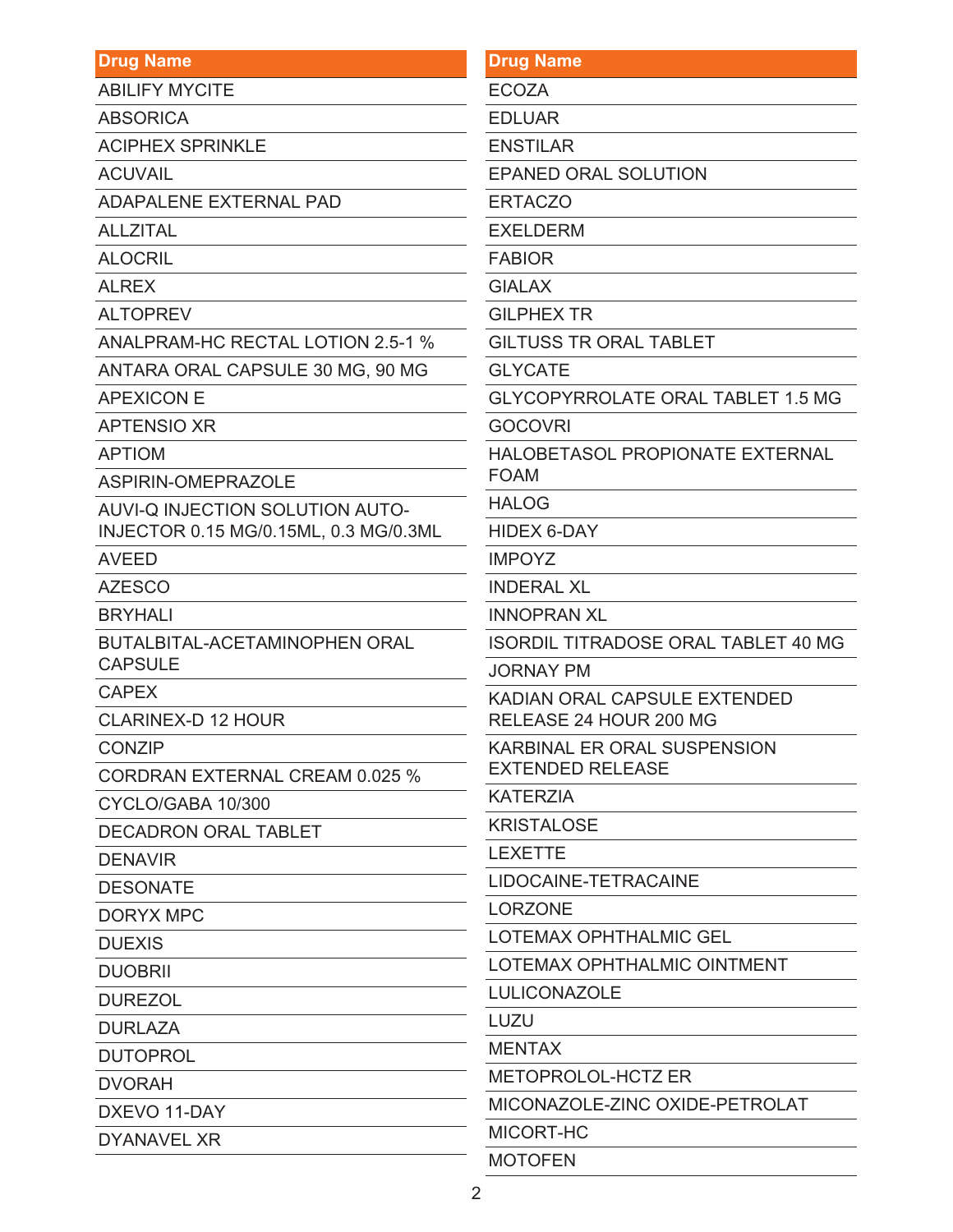#### **Drug Name**

NAFTIN EXTERNAL GEL 1 %

NALOCET

NAPRELAN ORAL TABLET EXTENDED RELEASE 24 HOUR 750 MG

NEOTUSS PLUS

NORGESIC FORTE

NORITATE

**NUVESSA** 

ORAVIG

ORPHENGESIC FORTE

OTOVEL

OXAYDO

OXISTAT EXTERNAL LOTION

PANDEL

PENNSAID TRANSDERMAL SOLUTION 2 %

PLIAGLIS

PRIMLEV

PSORCON

**QBRELIS** 

QMIIZ ODT

QUILLICHEW ER

RABEPRAZOLE SODIUM ORAL CAPSULE SPRINKLE

RAYOS

RIAX

ROXYBOND

RYTARY

**SANCUSO** 

SANDOSTATIN LAR DEPOT

SEMPREX-D

SIVEXTRO ORAL

**SORILUX** 

SPRITAM

**SPRIX** 

SULFAMYLON EXTERNAL CREAM

**SYNFRA** 

TAPERDEX 12-DAY

TAPERDEX 6-DAY

TAPERDEX 7-DAY ORAL TABLET THERAPY PACK 1.5 MG (27)

#### **Drug Name**

TRAMADOL HCL ER ORAL CAPSULE EXTENDED RELEASE 24 HOUR 100 MG, 200 MG, 300 MG

**TRIANEX** 

TUSSICAPS ORAL CAPSULE EXTENDED RELEASE 12 HOUR 10-8 MG

TUXARIN ER

TUZISTRA XR ORAL SUSPENSION EXTENDED RELEASE

ULTRAVATE EXTERNAL LOTION

VANATOL LQ

VANATOL S

VERDESO

VEREGEN

VIMOVO

VIVLODEX

VUSION

XERESE

XOLEGEL

YOSPRALA

ZEMBRACE SYMTOUCH

ZIPSOR

ZTLIDO

ZUPLENZ

ZYFLO